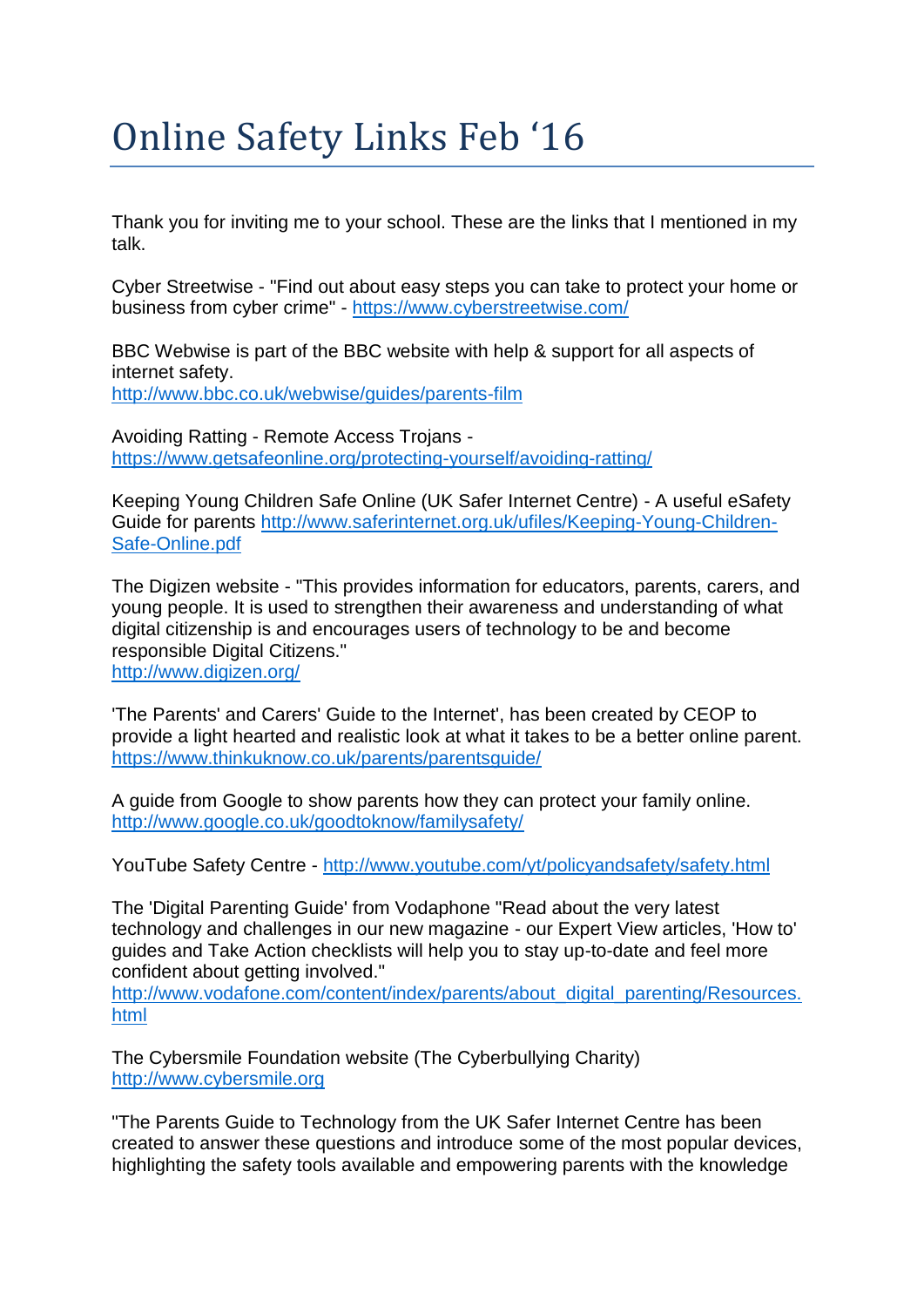they need to support their children to use these technologies safely and responsibly". [http://www.saferinternet.org.uk/advice-and-resources/parents-and-carers/parents](http://www.saferinternet.org.uk/advice-and-resources/parents-and-carers/parents-guide-to-technology)[guide-to-technology](http://www.saferinternet.org.uk/advice-and-resources/parents-and-carers/parents-guide-to-technology)

How to set up the parental controls offered by your internet provider (UK Safer Internet Centre)

[http://www.saferinternet.org.uk/advice-and-resources/parents-and-carers/parental](http://www.saferinternet.org.uk/advice-and-resources/parents-and-carers/parental-controls)[controls](http://www.saferinternet.org.uk/advice-and-resources/parents-and-carers/parental-controls)

The parents section of the Know IT All website. The site contains information about positive ways young people are using different technologies, what the risks are to users and it outlines practical advice in avoiding or minimising risks when using online and mobile technologies.

<http://www.childnet.com/kia/parents/>

Webcam safety- BBC Webwise - <http://www.bbc.co.uk/webwise/0/25812110>

Internet Watch Foundation (IWF) - Criminal content can reported to this organisation - [www.iwf.org.uk](http://www.iwf.org.uk/)

Facebook Family Safety Centre - [www.facebook.com/safety](http://www.facebook.com/safety)

Anti-Bullying Alliance - <http://www.anti-bullyingalliance.org.uk/>

The Marie Collins Foundation - "The Marie Collins Foundation (MCF) is the UK charity enabling children who suffer sexual abuse and exploitation via internet and mobile technologies to recover and live safe, fulfilling lives." <http://www.mariecollinsfoundation.org.uk/>

Child Safety Online Overview (Knowthenet) <http://www.knowthenet.org.uk/knowledge-centre/child-safety>

Advice for parents and carers on cyberbullying

[https://www.gov.uk/government/uploads/system/uploads/attachment\\_data/file/37542](https://www.gov.uk/government/uploads/system/uploads/attachment_data/file/375420/Advice_for_Parents_on_Cyberbullying_131114.pdf) [0/Advice\\_for\\_Parents\\_on\\_Cyberbullying\\_131114.pdf](https://www.gov.uk/government/uploads/system/uploads/attachment_data/file/375420/Advice_for_Parents_on_Cyberbullying_131114.pdf)

A Parents' Guide to Instagram [http://dwn5wtkv5mp2x.cloudfront.net/downloads/A\\_Parents\\_Guide\\_to\\_Instagram.pdf](http://dwn5wtkv5mp2x.cloudfront.net/downloads/A_Parents_Guide_to_Instagram.pdf)

Internet Matters website <http://www.internetmatters.org/>

Child Safety Online: A practical guide for parents and carers whose children are using social media

[https://www.gov.uk/government/uploads/system/uploads/attachment\\_data/file/49000](https://www.gov.uk/government/uploads/system/uploads/attachment_data/file/490001/Social_Media_Guidance_UKCCIS_Final_18122015.pdf.pdf) 1/Social Media Guidance UKCCIS Final 18122015.pdf.pdf

Best wishes Rob